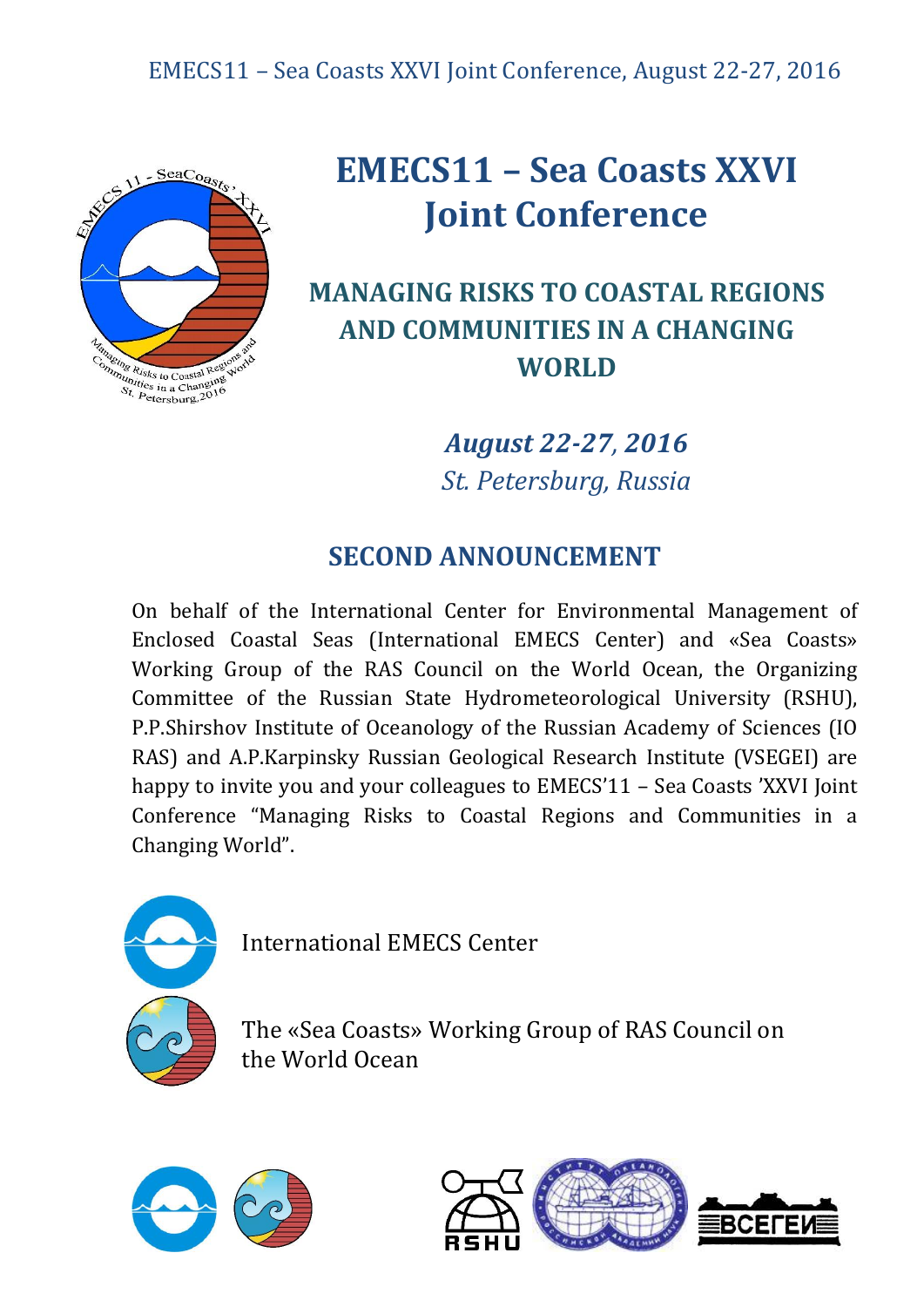#### **Main topics of the Conference**

- Coastal systems and their dynamics (from coast to water and from water to coast);
- Coastal erosion and dynamical processes in the nearshore zone;
- GIS & marine spatial planning;
- Climate change in the changing world. Coastal adaptation to climate change;
- Construction and exploitation of hydraulic engineering structures and dredging in the coastal areas;
- Study and monitoring of coastal and marine ecosystems;
- Approaches to and issues of processes in the coastal areas modelling and monitoring;
- Interactions between coastal zone and the open sea: impact on the ecosystems;
- Ecological sensitivity of coastal areas: anthropogenic loads and natural disasters;
- ICZM case study and new experience;
- Sustainable use and development of coastal resources: effective management and approaches;
- Legal and political issues of enclosed coastal seas management;
- Human resource and indigenous dimension of enclosed coastal seas management.

#### **Main organizers of the Conference**

- International Center for Environmental Management of Enclosed Coastal Seas (International EMECS Center);
- «Sea Coasts» Working Group of the RAS Council on World Ocean.

#### **Local organizers of the Conference**

- Russian State Hydrometeorological University (RSHU) **Head organization;**
- P.P.Shirshov Institute of Oceanology of the Russian Academy of Sciences (IO RAS);
- A.P. Karpinsky Russian Geological Research Institute (VSEGEI).



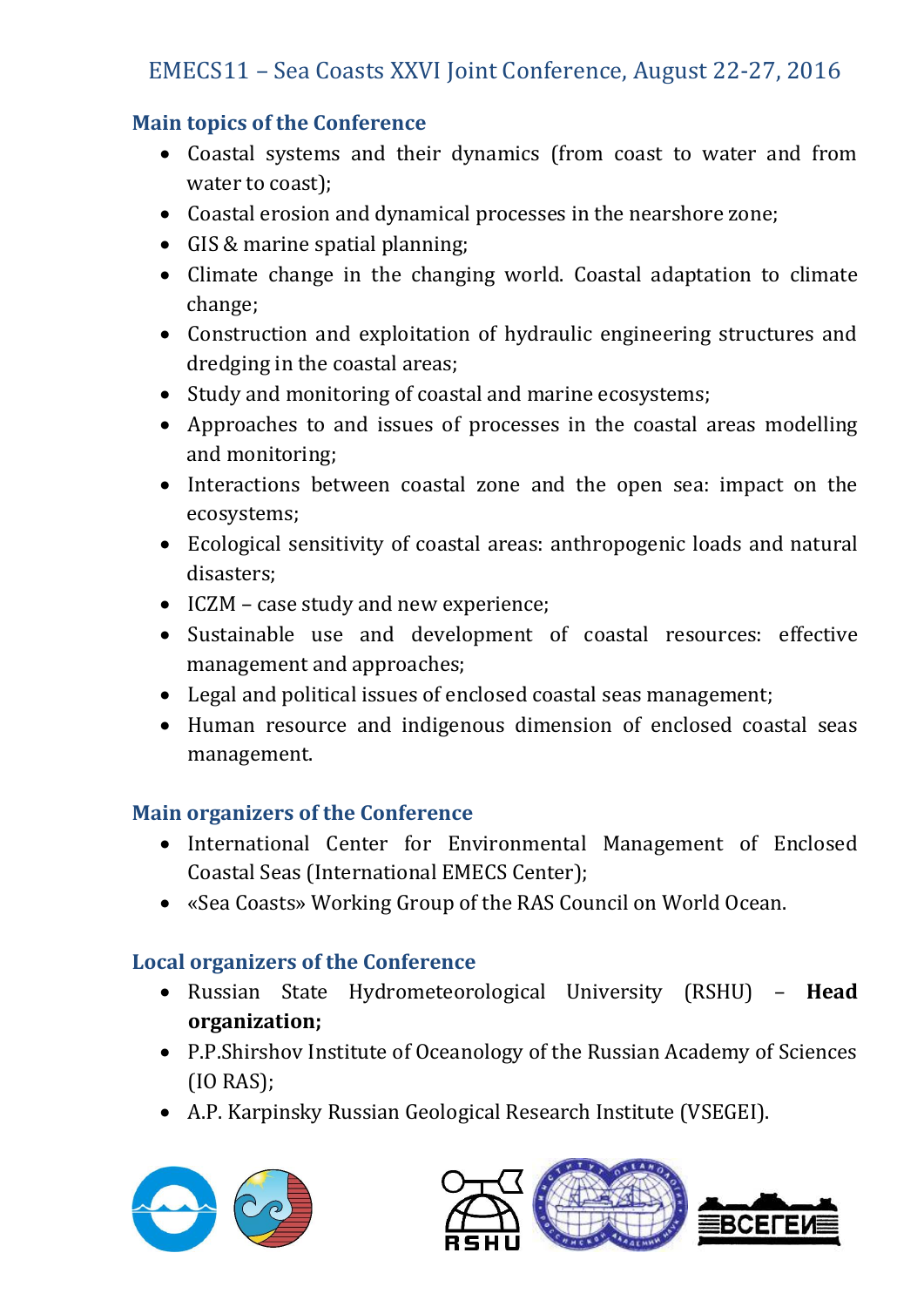#### **Executive Committee**

**Suzuki Motoyuki,** *President of International EMECS Center, Japan* **Ido Toshizo,** *Chair of Board of Directors, International EMECS Center (Governor of Hyogo Prefecture), Japan* **Zhindarev Leonid,** *Head of the Working Group "Sea Coasts" RAS, Russia* **Mikheev Valery,** *Acting Rector of the Russian State Hydrometeorological University, Russia* **Watanabe Masataka,** *Chair of International EMECS Center Scientific and Policy Committee, Japan* **Nigmatullin Robert,** *Director of the P.P. Shirshov Institute of Oceanology of the RAS, Russia* **Petrov Oleg,** *Director of the A.P. Karpinsky Russian Geological Research Institute, Russia*

#### **Local Organizing Committee**

**Kosyan Ruben,** *Head of the Lithodynamics and Geology Laboratory, Southern Branch of the P.P. Shirshov Institute of Oceanology of the RAS, Russia – Chair* **Gogoberidze George,** *Director of the Department of Scientific Research and Innovations, Russian State Hydrometeorological University, Russia – Co-Chair* **Ryabchuk Daria,** *Head of Department of Marine and Environmental Geology of A.P. Karpinsky Russian Geological Research Institute, Russia – Co-Chair* **Ershova Alexandra,** *Russian State Hydrometeorological University, Russia* **Lednova Julya,** *Russian State Hydrometeorological University, Russia* **Popov Nikolay,** *Russian State Hydrometeorological University, Russia* **Shatrova Olga,** *Russian State Hydrometeorological University, Russia*

#### **Scientific Programme Committee**

**Kosyan Ruben,** *Head of the Lithodynamics and Geology Laboratory, Southern Branch of the P.P. Shirshov Institute of Oceanology of the RAS, Russia – Chair* **Watanabe Masataka,** *Professor of Chuo University, Chair of International EMECS Center Scientific and Policy Committee, Japan – Co-Chair* **Brovko Petr,** *Professor of the Far-Eastern Federal University, Russia* **Chen Zhongyuan,** *Professor of State Key Laboratory of Estuarine and Coastal Research, East China Normal University, China*



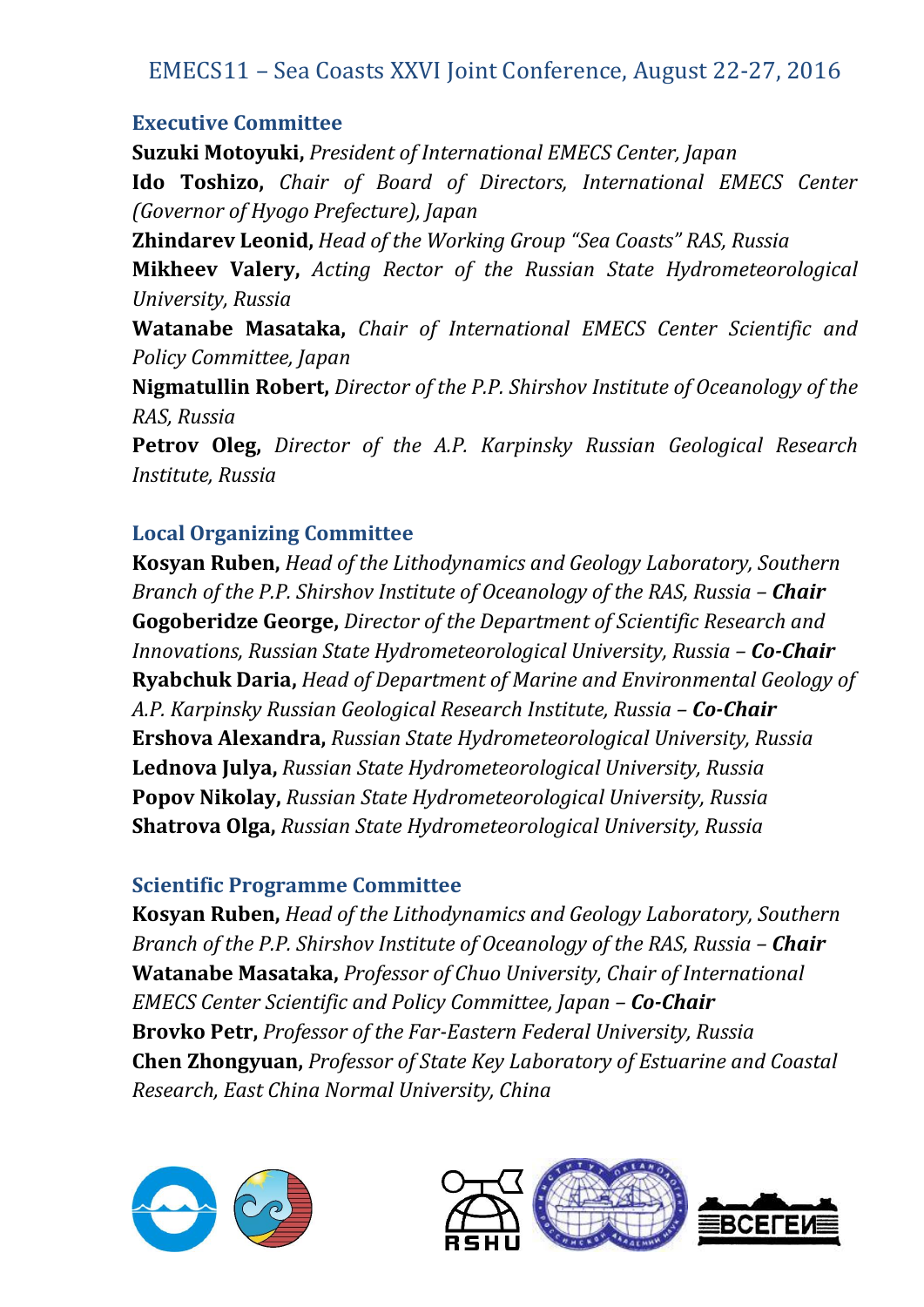**Ducrotoy Jean-Paul,** *Reading Professor Emeritus of Coastal Sciences, Institute of Estuarine and Coastal Studies, University of Hull, France* **Gogoberidze George,** *Director of the Department of Scientific Research and Innovations, Russian State Hydrometeorological University, Russia* **Ignatov Evgeny,** *Professor of M.V.Lomonosov Moscow State University, Russia* **Leontyev Igor,** *Leading Researcher of the P.P. Shirshov Institute of Oceanology of the RAS, Russia* **Lukyanova Svetlana,** *Leading Researcher of the M.V.Lomonosov Moscow State University, Russia* **Menasveta Piamsak,** *Vice President of Royal Institute, Thailand* **Ozhan Erdal,** *President of MEDCOAST Foundation, Turkey* **Ryabchuk Daria,** *Head of Department of marine and environmental geology of A.P. Karpinsky Russian Geological Research Institute, Russia* **Spiridonov Mikhail,** *Leading Researcher of A.P. Karpinsky Russian Geological Research Institute, Russia* **Trumbic Ivica,** *Consultant of UNESCO-IHP, Croatia* **Wolanski Eric,** *Professor of James Cook University, Australia* **Yanagi Tetsuo,** *Professor Emeritus of Kyushu University, Principal Researcher of International EMECS Center, Japan*

#### **Students and Schools Partnership (SSP) Session Committee**

**Bell Wayne,** *Senior Associate of Washington College, USA – Chair* **Ducrotoy Jean-Paul***, Reading Professor Emeritus of Coastal Sciences, Institute of Estuarine and Coastal Studies, University of Hull, France* **Kawai Hiroshi,** *Professor of Kobe University, Japan* **Ryabchuk Daria,** *Head of Department of marine and environmental geology of A.P. Karpinsky Russian Geological Research Institute, Russia* **Shatrova Olga,** *Russian State Hydrometeorological University, Russia*

#### **Languages** THE OFFICIAL LANGUAGE OF THE CONFERENCE IS **ENGLISH**.



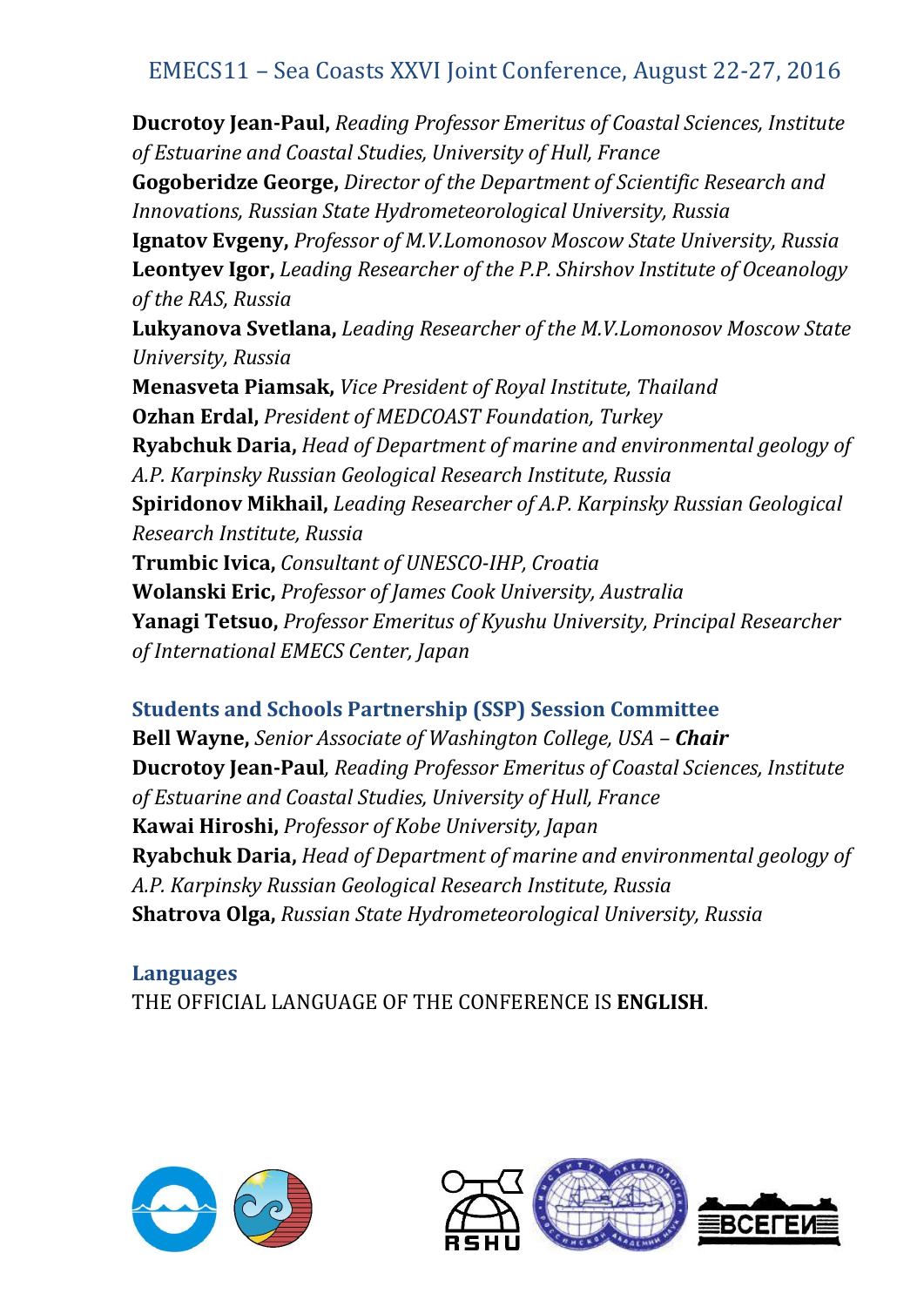#### **Venue and dates**

The Conference will take place on August 22-27, 2016 in St. Petersburg. Main venue of the Conference will be designated at nearest date and will be announced on the Conference web-site.

#### **Conference Programme and Organization**

The work of the Joint Conference will be organized in Plenary, Thematic and Poster sessions corresponding to the main topics of the Conference.

On the final day of the Conference a Technical Field Trip is scheduled, which will include the visit to Saint-Petersburg Flood Prevention Facility Complex.

*In the framework of the Conference a Students and Schools Partnership Meeting (SSP Meeting) is planned. The format and rules of participation in this SSP Meeting is available on the Conference web-site, on special page.*

#### **Conference Proceedings**

The Conference Proceedings will be published in two parts:

- Conference Abstract Book (in print and electronic versions);
- Conference Full-size Proceedings containing complete full-size papers (in electronic version). The papers in Conference Full-size Proceedings will be indexed in the Scopus and Web of Science databases.

In the framework of the regular registration fee it is possible to publish 1 paper as the main author. Publication of each additional paper in the Conference Full-size Proceedings as the main author is possible for 75 euro as an additional fee component.

Format and rules for Abstracts and Full Papers will be available on the Conference web-site.

#### **Key dates**

Registration open *September 15, 2015* Abstracts submission open *September 15, 2015* "Early bird" registration open *September 15, 2015* Visa support request open *September 15, 2015* Deadline for Abstracts submission *February 1, 2016* Notification on the results of abstracts review *By February 15,* 





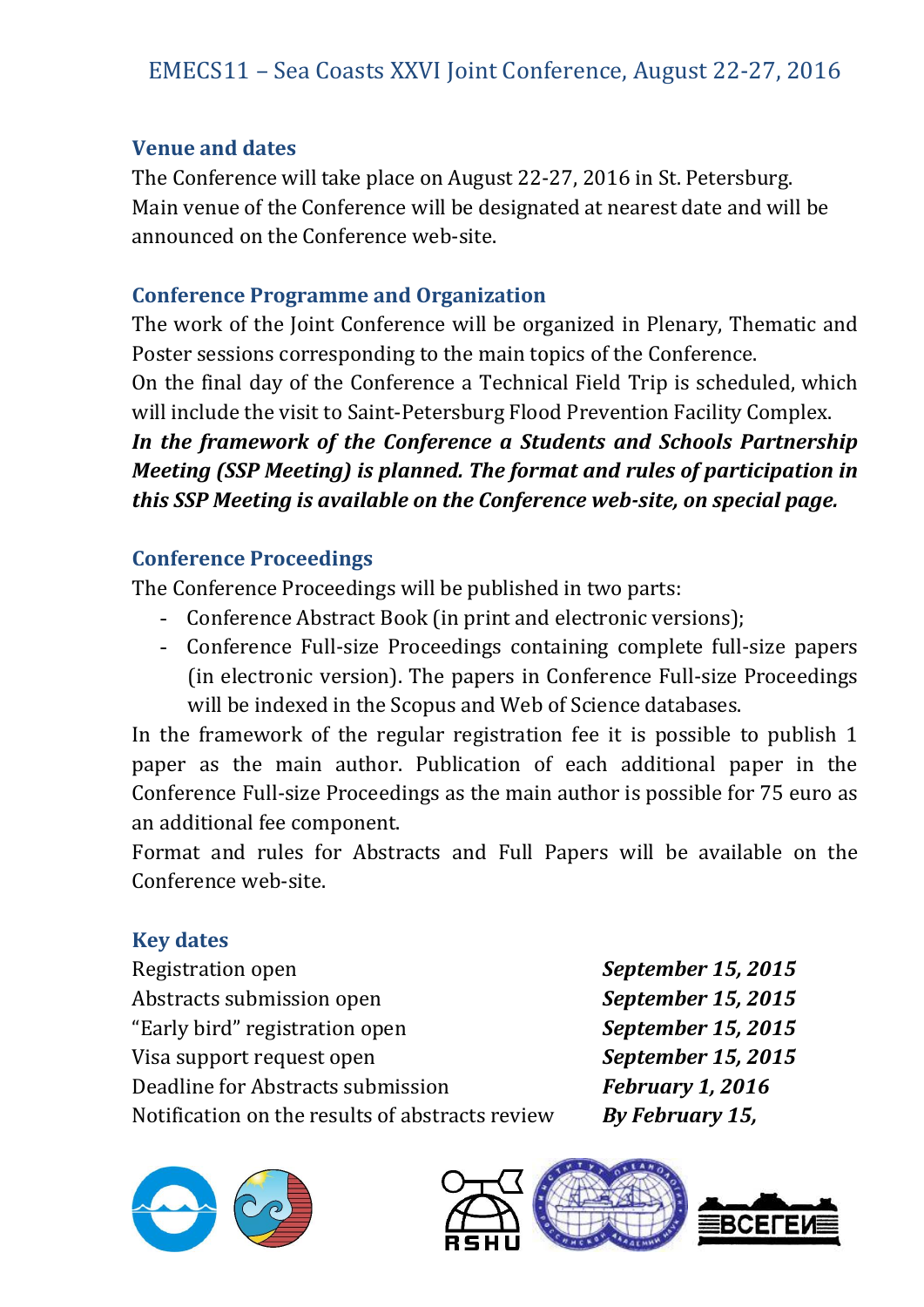|                                                                                 | 2016                                            |
|---------------------------------------------------------------------------------|-------------------------------------------------|
| Deadline for "early bird" registration and fee<br>payment                       | <b>March 15, 2016</b>                           |
| Deadline for paper submission to the Conference<br><b>Full-size Proceedings</b> | May 1, 2016                                     |
| Deadline for visa support requests                                              | <b>June 1, 2016</b>                             |
| Deadline for regular registration and fee<br>payment                            | <b>June 1, 2016</b>                             |
| Third Conference Announcement                                                   | <b>June</b> , 2016                              |
| Publication of the preliminary Conference<br>Programme                          | <b>June</b> , 2016                              |
| Final programme of the Conference<br>Conference                                 | <b>July</b> , 2016<br><b>August 22-27, 2016</b> |

#### **Conference Organizing Committee informs you that registration form, abstract and paper will be processed ONLY through the Conference official website, in accordance with the above key date schedule.**

#### **Visa**

Foreign participants and guests of the Conference must possess an entry visa. Visa support will be carried out by the Conference Organizing Committee, as an additional fee component, including:

- Russian migration service and duty payment (if needed, depending on the country of residence),
- Submission of the original visa invitation to the Russian Embassy or consulate in countries of applicants.

The additional fee component do not cover the costs related to visa application process in the Russian Embassy or consulate in countries of applicants.

The Conference Organizing Committee does not guarantee that visa will be granted since this is entirely the prerogative of the Embassy or Consulate of the Russian Federation in the applicant's country to decide on.

Please note that your **passport must be valid no less than 6 months after the trip termination**, i.e. at least by February 28, 2017.

Forms for visa request and value of the additional fee component will be available on the Conference web-site.





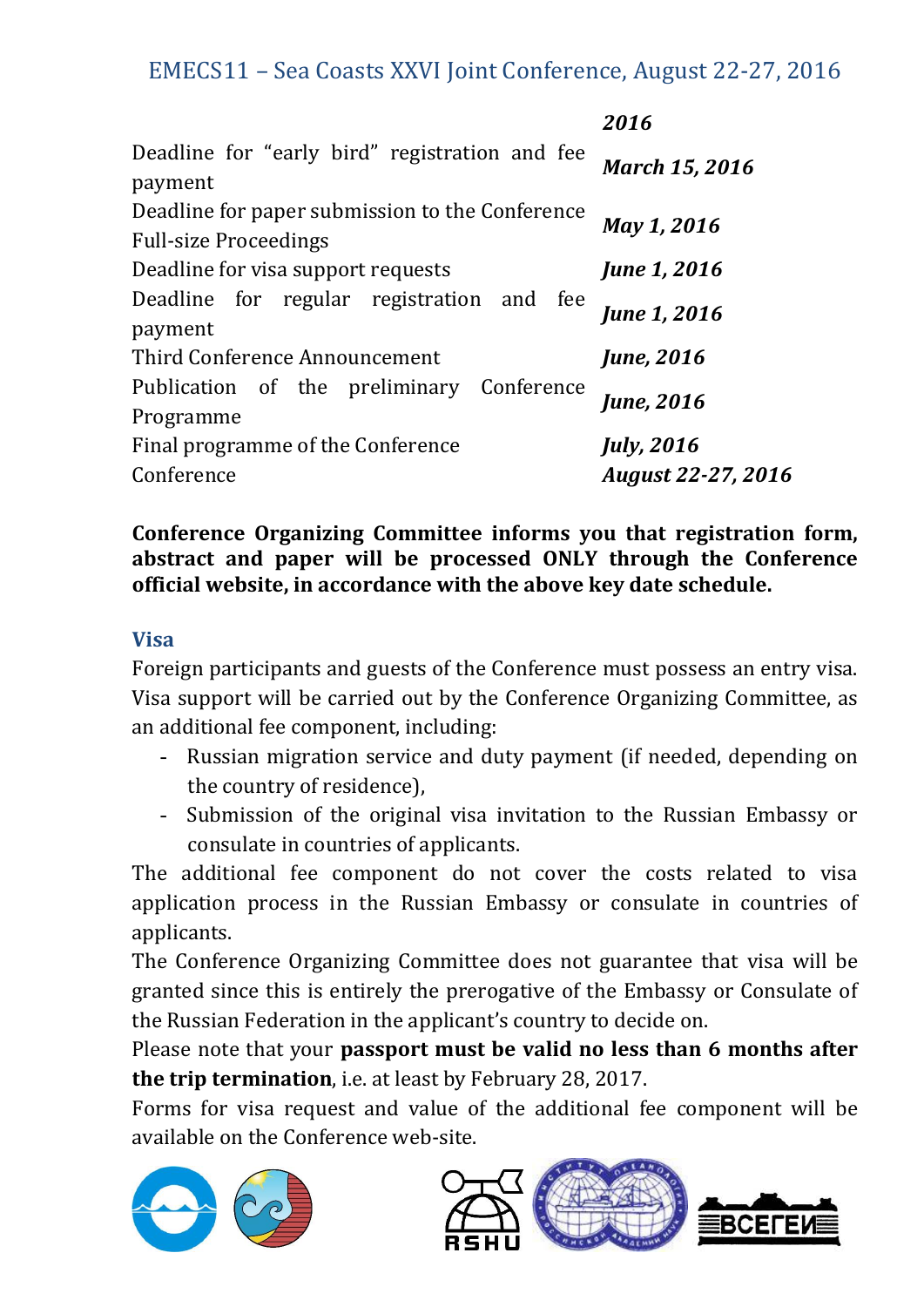#### **Registration Forms**

Registration forms are available on the Conference web-site.

#### **Registration Fee**

**"Early bird"** registration fee (payment by March 15, 2016) is:

- 250 euro for ordinary participants;
- 150 euro for young participants (under 30 years old on the day of the Conference start);
- 100 euro for accompanying participants;
- *0 euro for participants of SSP Meeting (under 20 years old on the day of the Conference start).*

**Regular** registration fee (payment after March 15, 2016) is:

- 350 euro for ordinary participants;
- 200 euro for young participants (under 30 years old on the day of the Conference start);
- 150 euro for accompanying participants;
- *0 euro for participants of SSP Meeting (under 20 years old on the day of the Conference start).*

Registration fee for **ordinary participants** includes:

- Complete set of the Conference materials;
- Publication of 1 paper as the main author in the Conference Full-size Proceedings indexed in Scopus and Web Of Science databases;
- Welcome reception;
- Conference Gala-Dinner;
- Lunches and coffee-breaks during the Conference;
- City Tour;
- Technical field trip.

Registration fee for **young participants** includes:

- Complete set of the Conference materials;
- Publication of 1 paper as the main author in the Conference Full-size Proceedings indexed in Scopus and Web Of Science databases;
- Welcome reception;
- Lunches and coffee-breaks during the Conference;
- City Tour;
- Technical field trip.



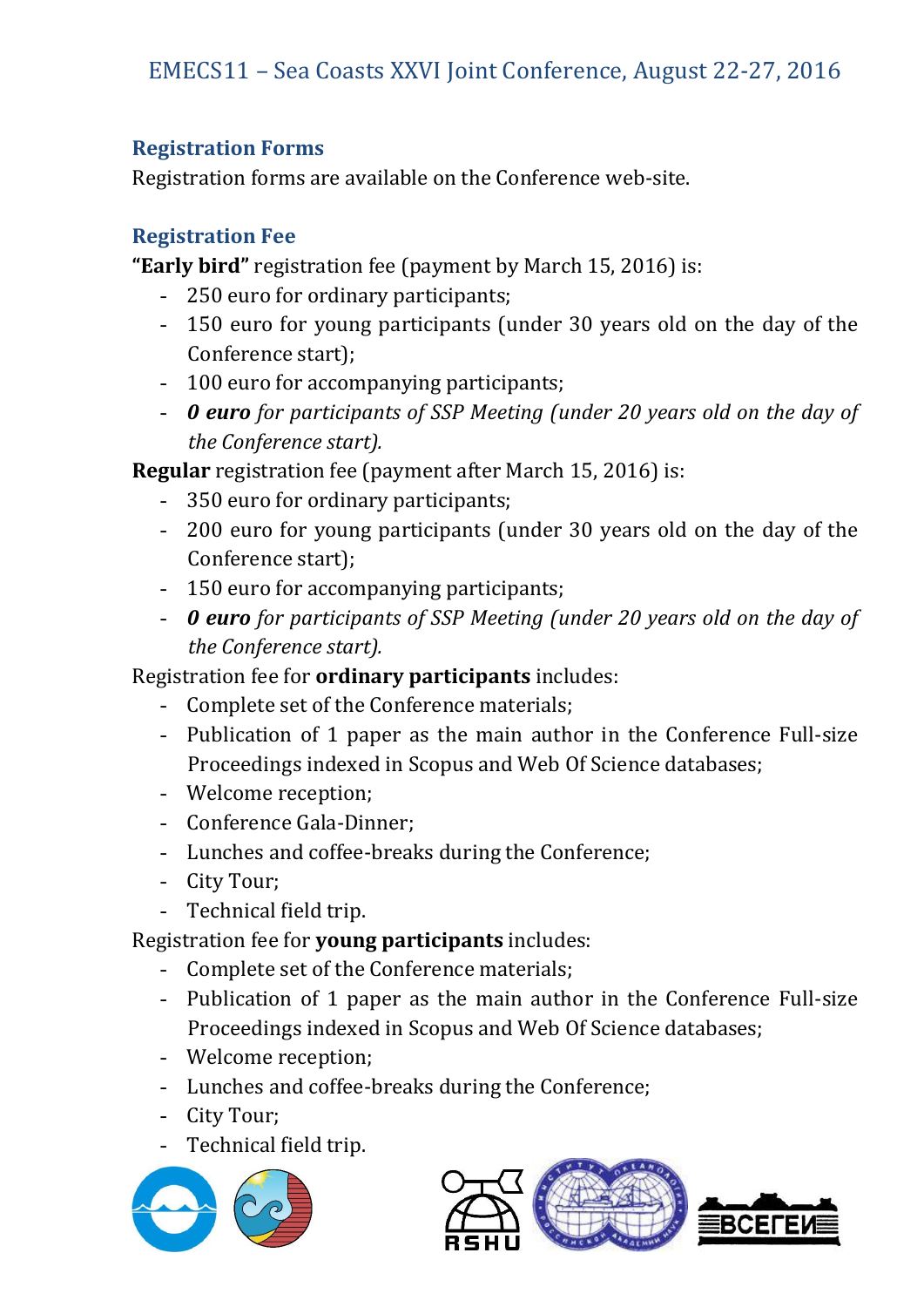Registration fee for **accompanying participants** includes:

- Welcome reception;
- Lunches and coffee-breaks during the Conference;
- City Tour.

It's possible to buy personal tickets to Technical field trip and Conference Gala-Dinner as well as Complete set of the Conference materials at the Registration directly on the first day of the Conference.

Travel, accommodation and personal expenses are not included in the registration fee.

All additional fee components (extra additional papers, visa support) are added to the registration fee.

The bank account information for transfer of the registration fee is available on the Conference web-site.

#### **Hotel Accommodation**

Conference Organization Committee does not provide reservation for the Conference participants. The information about the hotels in the vicinity of the Conference venue will be available on the Conference web-site starting from January 1, 2016.

#### **Useful Links**

#### **http://www.emecs-sc2016.com – Official web-site of the Conference;**

http://visit-petersburg.ru/en – Official city tourist portal of St. Petersburg;

http://www.emecs.or.jp/en/ – International EMECS Center;

http://www.seacoasts.ru – «Sea Coasts» Working Group of the RAS Council on World Ocean;

http://www.rshu.ru/eng –Russian State Hydrometeorological University (RSHU);

[http://www.ocean.ru/eng](http://www.ocean.ru/eng–P.P)–P.P. Shirshov Institute of Oceanology of the Russian Academy of Sciences (IO RAS);

http://www.vsegei.ru/en–A.P.Karpinsky Russian Geological Research Institute (VSEGEI).